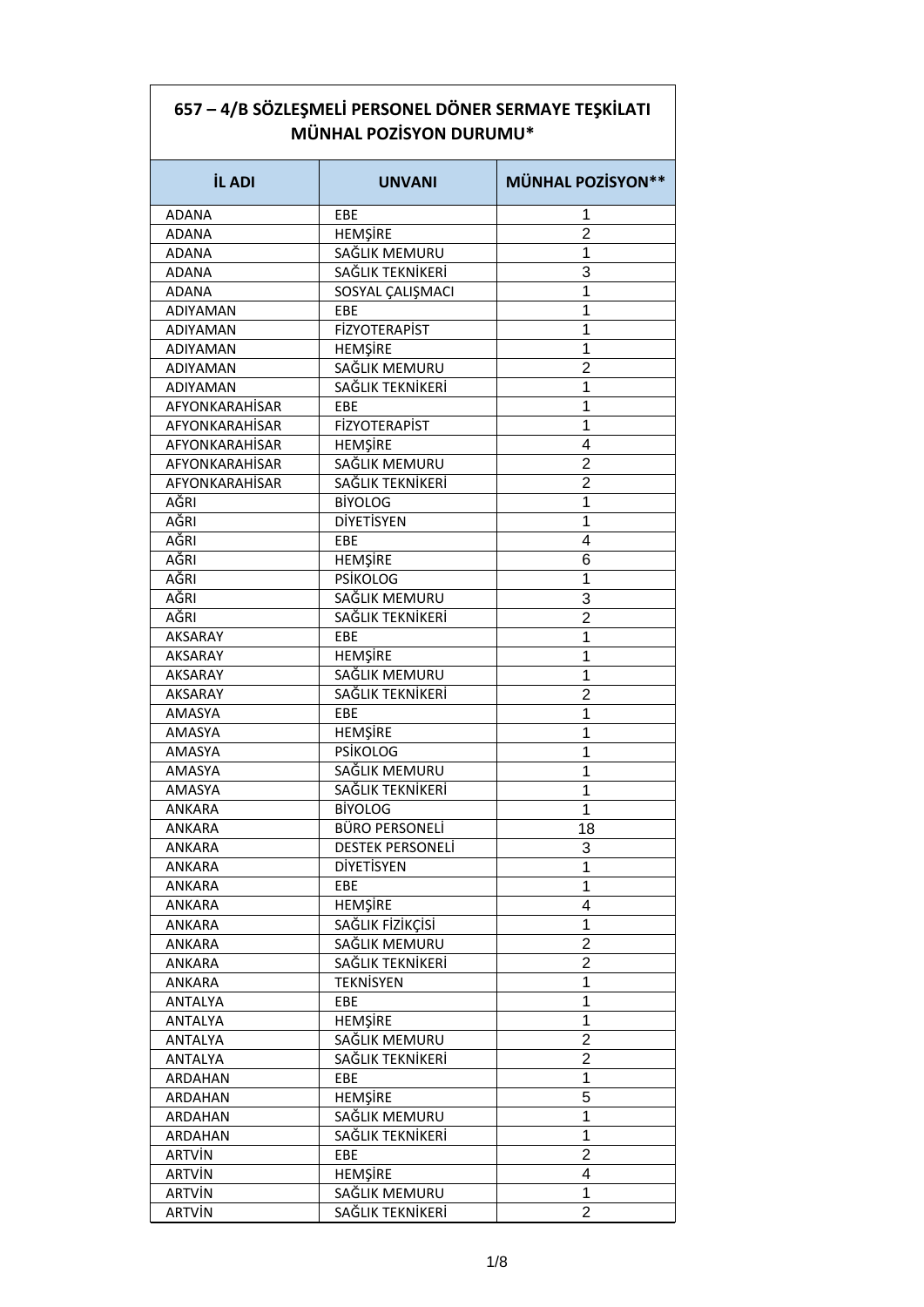| <b>İL ADI</b>    | <b>UNVANI</b>         | <b>MÜNHAL POZİSYON**</b> |
|------------------|-----------------------|--------------------------|
| <b>AYDIN</b>     | EBE                   | 1                        |
| <b>AYDIN</b>     | HEMŞİRE               | $\overline{2}$           |
| <b>AYDIN</b>     | SAĞLIK MEMURU         | 1                        |
| <b>AYDIN</b>     | SAĞLIK TEKNİKERİ      | $\overline{2}$           |
| <b>BALIKESIR</b> | EBE                   | $\overline{2}$           |
| <b>BALIKESIR</b> | <b>HEMŞİRE</b>        | 1                        |
| <b>BALIKESIR</b> | SAĞLIK MEMURU         | 1                        |
| <b>BALIKESIR</b> | SAĞLIK TEKNİKERİ      | 1                        |
| <b>BARTIN</b>    | EBE                   | 1                        |
| <b>BARTIN</b>    | <b>FİZYOTERAPİST</b>  | 1                        |
| <b>BARTIN</b>    | <b>HEMŞİRE</b>        | $\overline{2}$           |
| <b>BARTIN</b>    | SAĞLIK MEMURU         | 1                        |
| <b>BARTIN</b>    | SAĞLIK TEKNİKERİ      | $\overline{2}$           |
| <b>BATMAN</b>    | <b>BİYOLOG</b>        | 1                        |
| <b>BATMAN</b>    | <b>DİYETİSYEN</b>     | 1                        |
| <b>BATMAN</b>    | EBE                   | $\overline{2}$           |
| <b>BATMAN</b>    | <b>HEMŞİRE</b>        | 1                        |
| <b>BATMAN</b>    | SAĞLIK MEMURU         | 1                        |
| <b>BATMAN</b>    | SAĞLIK TEKNİKERİ      | 1                        |
| <b>BAYBURT</b>   | <b>BİYOLOG</b>        | 1                        |
|                  |                       | 3                        |
| <b>BAYBURT</b>   | EBE                   |                          |
| <b>BAYBURT</b>   | <b>FİZYOTERAPİST</b>  | 1                        |
| <b>BAYBURT</b>   | <b>HEMŞİRE</b>        | $\overline{2}$           |
| <b>BAYBURT</b>   | SAĞLIK MEMURU         | 1                        |
| <b>BAYBURT</b>   | SAĞLIK TEKNİKERİ      | 1                        |
| <b>BİLECİK</b>   | EBE                   | 1                        |
| <b>BİLECİK</b>   | <b>HEMŞİRE</b>        | 1                        |
| <b>BİLECİK</b>   | SAĞLIK MEMURU         | 1                        |
| <b>BİLECİK</b>   | SAĞLIK TEKNİKERİ      | $\overline{2}$           |
| <b>BİNGÖL</b>    | <b>BİYOLOG</b>        | 1                        |
| <b>BİNGÖL</b>    | <b>DİYETİSYEN</b>     | 1                        |
| <b>BİNGÖL</b>    | EBE                   | 1                        |
| <b>BİNGÖL</b>    | <b>HEMŞİRE</b>        | 1                        |
| <b>BİNGÖL</b>    | SAĞLIK MEMURU         | 3                        |
| <b>BİNGÖL</b>    | SAĞLIK TEKNİKERİ      | 1                        |
| <b>BİTLİS</b>    | <b>BİYOLOG</b>        | 1                        |
| <b>BİTLİS</b>    | DİYETİSYEN            | 1                        |
| <b>BİTLİS</b>    | <b>EBE</b>            | 3                        |
| <b>BİTLİS</b>    | <b>FİZYOTERAPİST</b>  | 1                        |
| <b>BİTLİS</b>    | <b>HEMŞİRE</b>        | 8                        |
| <b>BİTLİS</b>    | SAĞLIK MEMURU         | $\overline{2}$           |
| <b>BİTLİS</b>    | SAĞLIK TEKNİKERİ      | 3                        |
| <b>BOLU</b>      | EBE                   | $\mathbf 1$              |
| <b>BOLU</b>      | HEMŞİRE               | 3                        |
| <b>BOLU</b>      | SAĞLIK MEMURU         | $\mathbf 1$              |
| <b>BOLU</b>      | SAĞLIK TEKNİKERİ      | $\overline{2}$           |
| <b>BURDUR</b>    | EBE                   | 1                        |
| <b>BURDUR</b>    | <b>HEMŞİRE</b>        | $\overline{2}$           |
| <b>BURDUR</b>    | SAĞLIK MEMURU         | 1                        |
| <b>BURDUR</b>    | SAĞLIK TEKNİKERİ      | 1                        |
| <b>BURSA</b>     | <b>BÜRO PERSONELİ</b> | 1                        |
| <b>BURSA</b>     | <b>DIYETISYEN</b>     | 1                        |
| <b>BURSA</b>     | EBE                   | 1                        |
|                  |                       |                          |
| <b>BURSA</b>     | HEMŞİRE               | 1                        |
| <b>BURSA</b>     | SAĞLIK MEMURU         | $\overline{2}$           |
| <b>BURSA</b>     | SAĞLIK TEKNİKERİ      | $\overline{2}$           |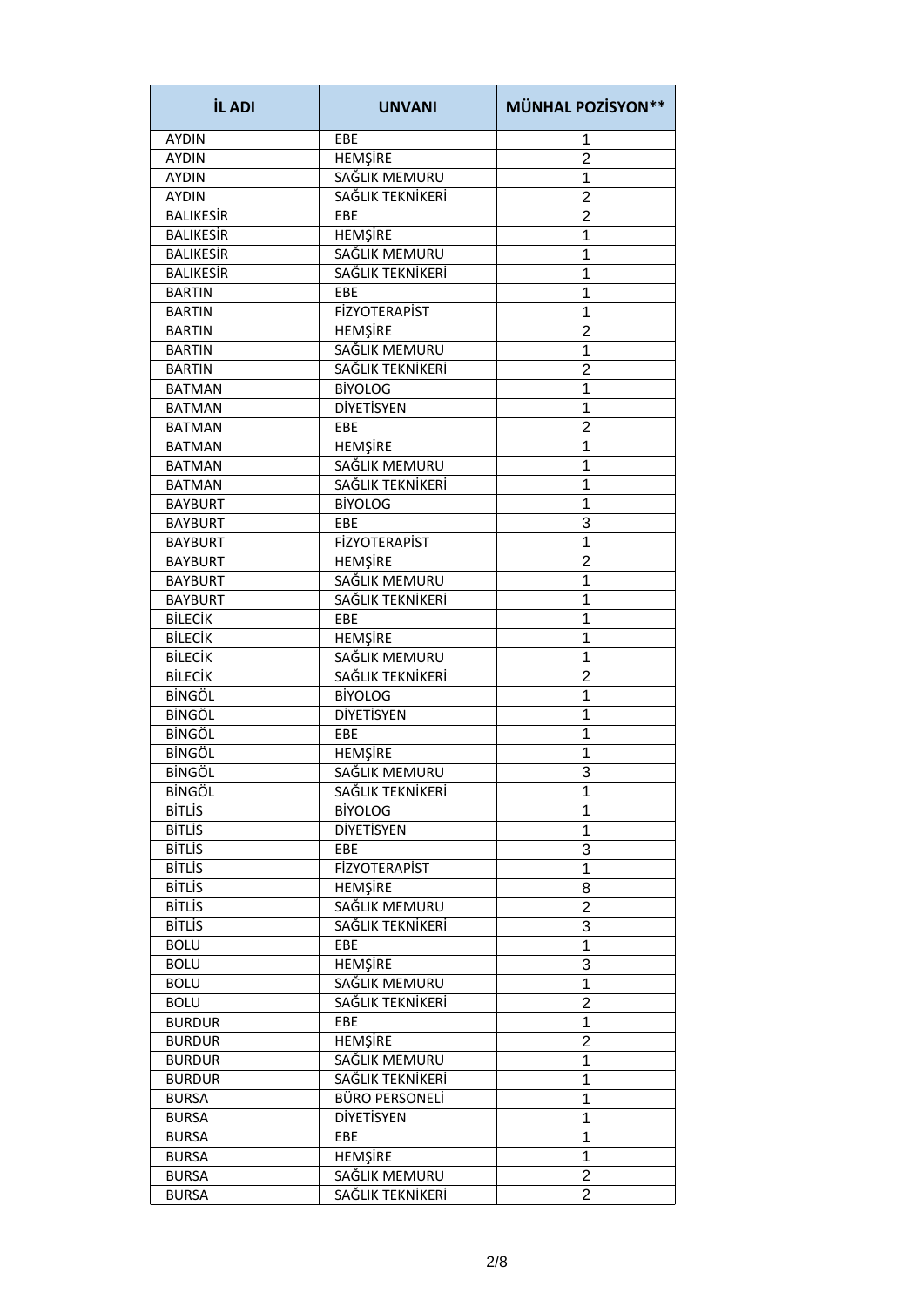| <b>İL ADI</b>     | <b>UNVANI</b>     | <b>MÜNHAL POZİSYON**</b> |
|-------------------|-------------------|--------------------------|
| <b>CANAKKALE</b>  | <b>BİYOLOG</b>    | 1                        |
| <b>ÇANAKKALE</b>  | EBE               | 1                        |
| <b>CANAKKALE</b>  | HEMŞİRE           | 1                        |
| CANAKKALE         | SAĞLIK MEMURU     | 1                        |
| <b>CANAKKALE</b>  | SAĞLIK TEKNİKERİ  | 1                        |
| <b>ÇANKIRI</b>    | DİŞ TABİBİ        | 1                        |
| <b>ÇANKIRI</b>    | EBE               | 1                        |
| <b>ÇANKIRI</b>    | HEMŞİRE           | 1                        |
| <b>ÇANKIRI</b>    | SAĞLIK MEMURU     | 1                        |
| ÇANKIRI           | SAĞLIK TEKNİKERİ  | 2                        |
| <b>ÇORUM</b>      | ÇOCUK GELİŞİMCİSİ | 1                        |
| <b>ÇORUM</b>      | <b>DİYETİSYEN</b> | 1                        |
| <b>ÇORUM</b>      | EBE               | 1                        |
| <b>ÇORUM</b>      | <b>HEMŞİRE</b>    | 1                        |
| CORUM             | SAĞLIK MEMURU     | 1                        |
| <b>ÇORUM</b>      | SAĞLIK TEKNİKERİ  | $\overline{2}$           |
| DENİZLİ           | EBE               | $\overline{2}$           |
| DENİZLİ           | <b>HEMŞİRE</b>    | $\overline{2}$           |
| DENİZLİ           | SAĞLIK MEMURU     | 1                        |
| DENİZLİ           | SAĞLIK TEKNİKERİ  | 1                        |
| DİYARBAKIR        | <b>DİYETİSYEN</b> | 1                        |
| DİYARBAKIR        | EBE               | 1                        |
| <b>DİYARBAKIR</b> | <b>HEMŞİRE</b>    | 9                        |
| <b>DİYARBAKIR</b> | SAĞLIK MEMURU     | 1                        |
| <b>DİYARBAKIR</b> | SAĞLIK TEKNİKERİ  | 1                        |
| <b>DÜZCE</b>      | EBE               | 1                        |
| DÜZCE             | <b>HEMŞİRE</b>    | 1                        |
| DÜZCE             | SAĞLIK MEMURU     | 1                        |
| DÜZCE             | SAĞLIK TEKNİKERİ  | $\overline{2}$           |
| <b>EDIRNE</b>     | DİYETİSYEN        | 1                        |
| <b>EDIRNE</b>     | EBE               | 1                        |
| <b>EDIRNE</b>     | HEMŞİRE           | 3                        |
| <b>EDIRNE</b>     | SAĞLIK MEMURU     | 1                        |
| <b>EDIRNE</b>     | SAĞLIK TEKNİKERİ  | $\overline{2}$           |
| ELAZIĞ            | ÇOCUK GELİŞİMCİSİ | 1                        |
| ELAZIĞ            | EBE               | 1                        |
| ELAZIĞ            | <b>HEMŞİRE</b>    | 4                        |
| ELAZIĞ            | SAĞLIK FİZİKÇİSİ  | 1                        |
| <b>ELAZIĞ</b>     | SAĞLIK MEMURU     | $\overline{2}$           |
| ELAZIĞ            | SAĞLIK TEKNİKERİ  | $\overline{c}$           |
| ERZİNCAN          | EBE               | 1                        |
| ERZİNCAN          | HEMŞİRE           | 1                        |
| ERZİNCAN          | SAĞLIK MEMURU     | 1                        |
| ERZİNCAN          | SAĞLIK TEKNİKERİ  | 1                        |
| ERZURUM           | <b>BİYOLOG</b>    | $\overline{2}$           |
| ERZURUM           | ÇOCUK GELİŞİMCİSİ | $\overline{2}$           |
| ERZURUM           | DİYETİSYEN        | $\overline{2}$           |
| ERZURUM           | EBE               | 2                        |
| ERZURUM           | HEMŞİRE           | $\overline{7}$           |
| ERZURUM           | <b>PSİKOLOG</b>   |                          |
|                   | SAĞLIK MEMURU     | 1<br>$\overline{2}$      |
| ERZURUM           |                   |                          |
| ERZURUM           | SAĞLIK TEKNİKERİ  | 3                        |
| ERZURUM           | SOSYAL ÇALIŞMACI  | 1                        |
| <b>ESKİŞEHİR</b>  | EBE               | 1                        |
| <b>ESKİŞEHİR</b>  | <b>HEMŞİRE</b>    | $\overline{2}$           |
| <b>ESKİŞEHİR</b>  | SAĞLIK MEMURU     | 1                        |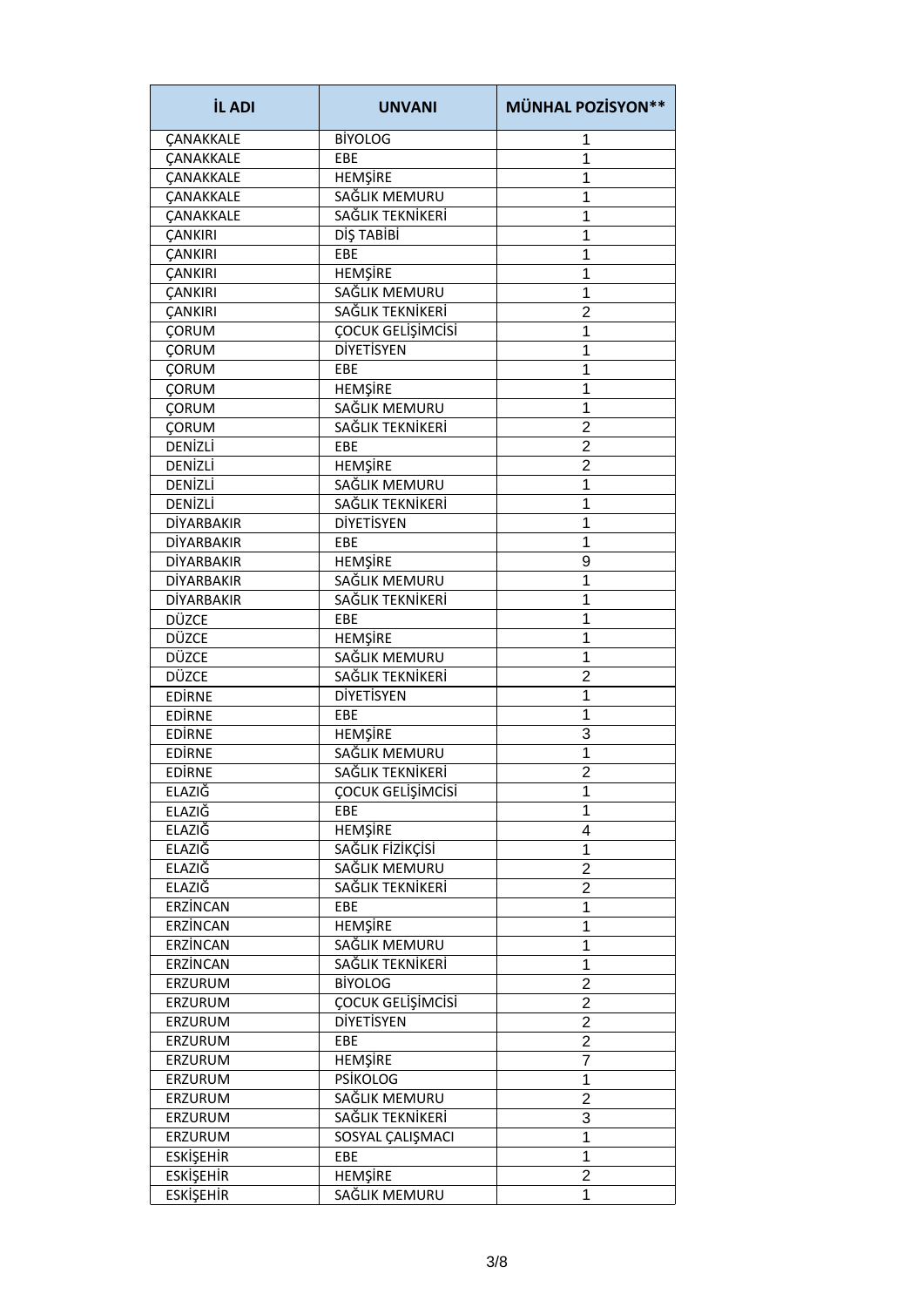| <b>İL ADI</b>        | <b>UNVANI</b>           | <b>MÜNHAL POZİSYON**</b> |
|----------------------|-------------------------|--------------------------|
| <b>ESKİŞEHİR</b>     | SAĞLIK TEKNİKERİ        | 1                        |
| <b>GAZİANTEP</b>     | ÇOCUK GELİŞİMCİSİ       | 1                        |
| <b>GAZİANTEP</b>     | EBE                     | $\overline{2}$           |
| <b>GAZİANTEP</b>     | HEMŞİRE                 | 13                       |
| <b>GAZİANTEP</b>     | SAĞLIK MEMURU           | 3                        |
| <b>GAZİANTEP</b>     | SAĞLIK TEKNİKERİ        | $\overline{2}$           |
| <b>GAZİANTEP</b>     | SOSYAL ÇALIŞMACI        | 1                        |
| GİRESUN              | <b>FBF</b>              | 1                        |
| GİRESUN              | HEMŞİRE                 | 4                        |
| GİRESUN              | SAĞLIK MEMURU           | 1                        |
| GİRESUN              | SAĞLIK TEKNİKERİ        | 1                        |
| <b>GÜMÜŞHANE</b>     | EBE                     | 2                        |
| GÜMÜŞHANE            | <b>HEMŞİRE</b>          | 3                        |
| <b>GÜMÜŞHANE</b>     | SAĞLIK MEMURU           | 1                        |
| GÜMÜŞHANE            | SAĞLIK TEKNİKERİ        | $\overline{2}$           |
| <b>HAKKARİ</b>       | EBE                     | 3                        |
| <b>HAKKARİ</b>       | <b>HEMŞİRE</b>          | 11                       |
| <b>HAKKARİ</b>       | SAĞLIK MEMURU           | $\overline{2}$           |
|                      | SAĞLIK TEKNİKERİ        | $\overline{2}$           |
| <b>HAKKARİ</b>       | <b>BİYOLOG</b>          | 1                        |
| <b>HATAY</b>         |                         |                          |
| <b>HATAY</b>         | EBE                     | 1                        |
| <b>HATAY</b>         | <b>HEMŞİRE</b>          | 6                        |
| <b>HATAY</b>         | <b>PSİKOLOG</b>         | 1                        |
| <b>HATAY</b>         | SAĞLIK MEMURU           | $\overline{2}$           |
| <b>HATAY</b>         | SAĞLIK TEKNİKERİ        | 2                        |
| IĞDIR                | DİYETİSYEN              | 1                        |
| IĞDIR                | EBE                     | 1                        |
| IĞDIR                | HEMŞİRE                 | $\overline{2}$           |
| IĞDIR                | <b>PSİKOLOG</b>         | 1                        |
| IĞDIR                | SAĞLIK MEMURU           | 1                        |
| IĞDIR                | SAĞLIK TEKNİKERİ        | 1                        |
| <b>ISPARTA</b>       | EBE                     | 1                        |
| <b>ISPARTA</b>       | HEMŞİRE                 | 1                        |
| <b>ISPARTA</b>       | SAĞLIK MEMURU           | 1                        |
| <b>ISPARTA</b>       | SAĞLIK TEKNİKERİ        | 1                        |
| <b>İSTANBUL</b>      | <b>BİYOLOG</b>          | 1                        |
| <b>İSTANBUL</b>      | <b>BÜRO PERSONELİ</b>   | 7                        |
| <b>İSTANBUL</b>      | ÇOCUK GELİŞİMCİSİ       | $\overline{2}$           |
| <b>İSTANBUL</b>      | <b>DESTEK PERSONELİ</b> | 4                        |
| <b>İSTANBUL</b>      | EBE                     | $\overline{2}$           |
| <b>İSTANBUL</b>      | <b>ECZACI</b>           | 1                        |
| <b>İSTANBUL</b>      | <b>FİZYOTERAPİST</b>    | 1                        |
| <b>İSTANBUL</b>      | <b>HEMŞİRE</b>          | 60                       |
| <b>İSTANBUL</b>      | SAĞLIK FİZİKÇİSİ        | 3                        |
| <b>İSTANBUL</b>      | SAĞLIK MEMURU           | 4                        |
| <b>İSTANBUL</b>      | SAĞLIK TEKNİKERİ        | 5                        |
| <b>İSTANBUL</b>      | SOSYAL ÇALIŞMACI        | 1                        |
| <b>İSTANBUL</b>      | <b>TEKNİSYEN</b>        | $\mathbf{1}$             |
| <b>İZMİR</b>         | DESTEK PERSONELİ        | $\overline{2}$           |
| <b>İZMİR</b>         | EBE                     | 1                        |
| <b>İZMİR</b>         | <b>FİZYOTERAPİST</b>    | 1                        |
| <b>İZMİR</b>         | <b>HEMŞİRE</b>          | 5                        |
| <b>İZMİR</b>         | SAĞLIK MEMURU           | 1                        |
| <b>İZMİR</b>         | SAĞLIK TEKNİKERİ        | 1                        |
| <b>KAHRAMANMARAŞ</b> | ÇOCUK GELİŞİMCİSİ       | 1                        |
| <b>KAHRAMANMARAŞ</b> | <b>EBE</b>              | 1                        |
|                      |                         |                          |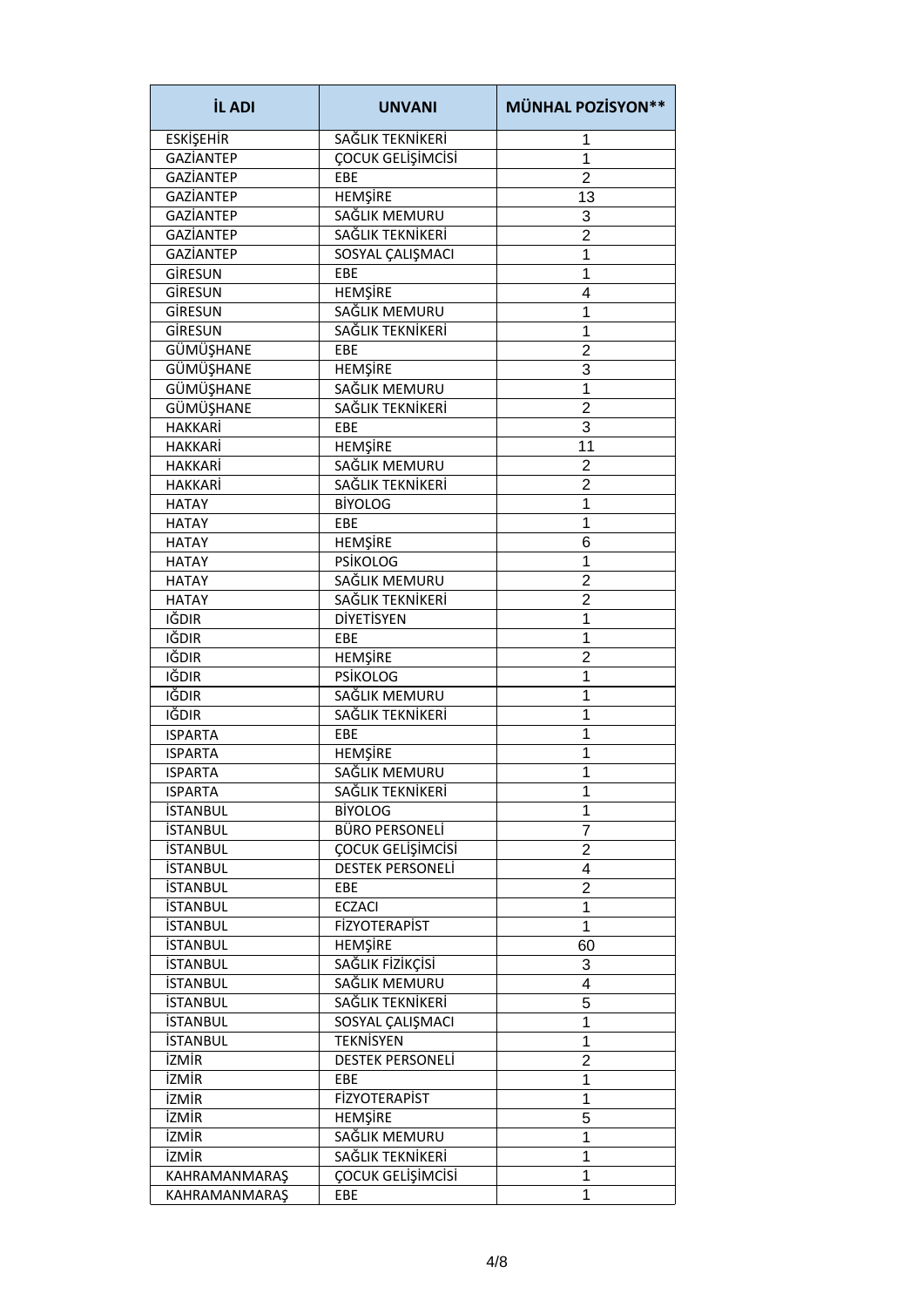| <b>İL ADI</b>        | <b>UNVANI</b>           | <b>MÜNHAL POZİSYON**</b> |
|----------------------|-------------------------|--------------------------|
| KAHRAMANMARAŞ        | HEMŞİRE                 | 1                        |
| <b>KAHRAMANMARAŞ</b> | <b>PSİKOLOG</b>         | 1                        |
| KAHRAMANMARAŞ        | SAĞLIK MEMURU           | $\overline{2}$           |
| <b>KAHRAMANMARAŞ</b> | SAĞLIK TEKNİKERİ        | 1                        |
| KARABÜK              | EBE                     | 1                        |
| KARABÜK              | <b>HEMŞİRE</b>          | $\overline{2}$           |
| KARABÜK              | SAĞLIK MEMURU           | 1                        |
| KARABÜK              | SAĞLIK TEKNİKERİ        | 1                        |
| <b>KARAMAN</b>       | <b>BİYOLOG</b>          | $\overline{2}$           |
| <b>KARAMAN</b>       | EBE                     | 1                        |
| <b>KARAMAN</b>       | <b>HEMŞİRE</b>          | 1                        |
| <b>KARAMAN</b>       | SAĞLIK MEMURU           | 1                        |
| <b>KARAMAN</b>       | SAĞLIK TEKNİKERİ        | $\overline{2}$           |
| KARS                 | ÇOCUK GELİŞİMCİSİ       | 1                        |
| KARS                 | EBE                     | 3                        |
| <b>KARS</b>          | <b>HEMŞİRE</b>          | $\overline{2}$           |
| <b>KARS</b>          | <b>PSİKOLOG</b>         | 1                        |
| <b>KARS</b>          | SAĞLIK MEMURU           | $\overline{2}$           |
| <b>KARS</b>          | SAĞLIK TEKNİKERİ        | 1                        |
| KASTAMONU            | <b>DESTEK PERSONELI</b> | 1                        |
| KASTAMONU            | EBE                     | 1                        |
| KASTAMONU            | <b>HEMŞİRE</b>          | 4                        |
| KASTAMONU            | SAĞLIK MEMURU           | 1                        |
| <b>KASTAMONU</b>     | SAĞLIK TEKNİKERİ        | 1                        |
| <b>KAYSERİ</b>       | EBE                     | 2                        |
| <b>KAYSERİ</b>       | <b>HEMŞİRE</b>          | 1                        |
| <b>KAYSERİ</b>       | SAĞLIK MEMURU           | 1                        |
| <b>KAYSERİ</b>       | SAĞLIK TEKNİKERİ        | $\overline{2}$           |
| KIRIKKALE            | EBE                     | 1                        |
| KIRIKKALE            | <b>HEMŞİRE</b>          | 1                        |
| <b>KIRIKKALE</b>     | SAĞLIK MEMURU           | $\overline{2}$           |
| KIRIKKALE            | SAĞLIK TEKNİKERİ        | 1                        |
| KIRKLARELİ           | EBE                     | 1                        |
| KIRKLARELİ           | <b>HEMSIRE</b>          | 4                        |
| KIRKLARELİ           | <b>PSİKOLOG</b>         | 2                        |
| KIRKLARELİ           | SAĞLIK MEMURU           | 1                        |
| KIRKLARELİ           | SAĞLIK TEKNİKERİ        | 1                        |
| <b>KIRŞEHİR</b>      | EBE                     | 1                        |
| <b>KIRŞEHİR</b>      | HEMŞİRE                 | 1                        |
| <b>KIRŞEHİR</b>      | SAĞLIK MEMURU           | 1                        |
| <b>KIRŞEHİR</b>      | SAĞLIK TEKNİKERİ        | $\overline{2}$           |
| KİLİS                | <b>BİYOLOG</b>          | 1                        |
| <b>KİLİS</b>         | <b>DİYETİSYEN</b>       | 1                        |
| <b>KİLİS</b>         | EBE                     | 2                        |
| KİLİS                | HEMŞİRE                 | 4                        |
| <b>KİLİS</b>         | SAĞLIK MEMURU           | 1                        |
| KİLİS                | SAĞLIK TEKNİKERİ        | 1                        |
| KOCAELİ              | EBE                     | 1                        |
| <b>KOCAELİ</b>       | <b>HEMŞİRE</b>          | 1                        |
| <b>KOCAELİ</b>       | SAĞLIK MEMURU           | 1                        |
| <b>KOCAELİ</b>       | SAĞLIK TEKNİKERİ        | $\overline{2}$           |
| <b>KONYA</b>         | DİŞ TABİBİ              | 1                        |
| <b>KONYA</b>         | EBE                     | 1                        |
| <b>KONYA</b>         | <b>HEMŞİRE</b>          | 1                        |
| <b>KONYA</b>         | SAĞLIK MEMURU           | 1                        |
| <b>KONYA</b>         | SAĞLIK TEKNİKERİ        | $\overline{2}$           |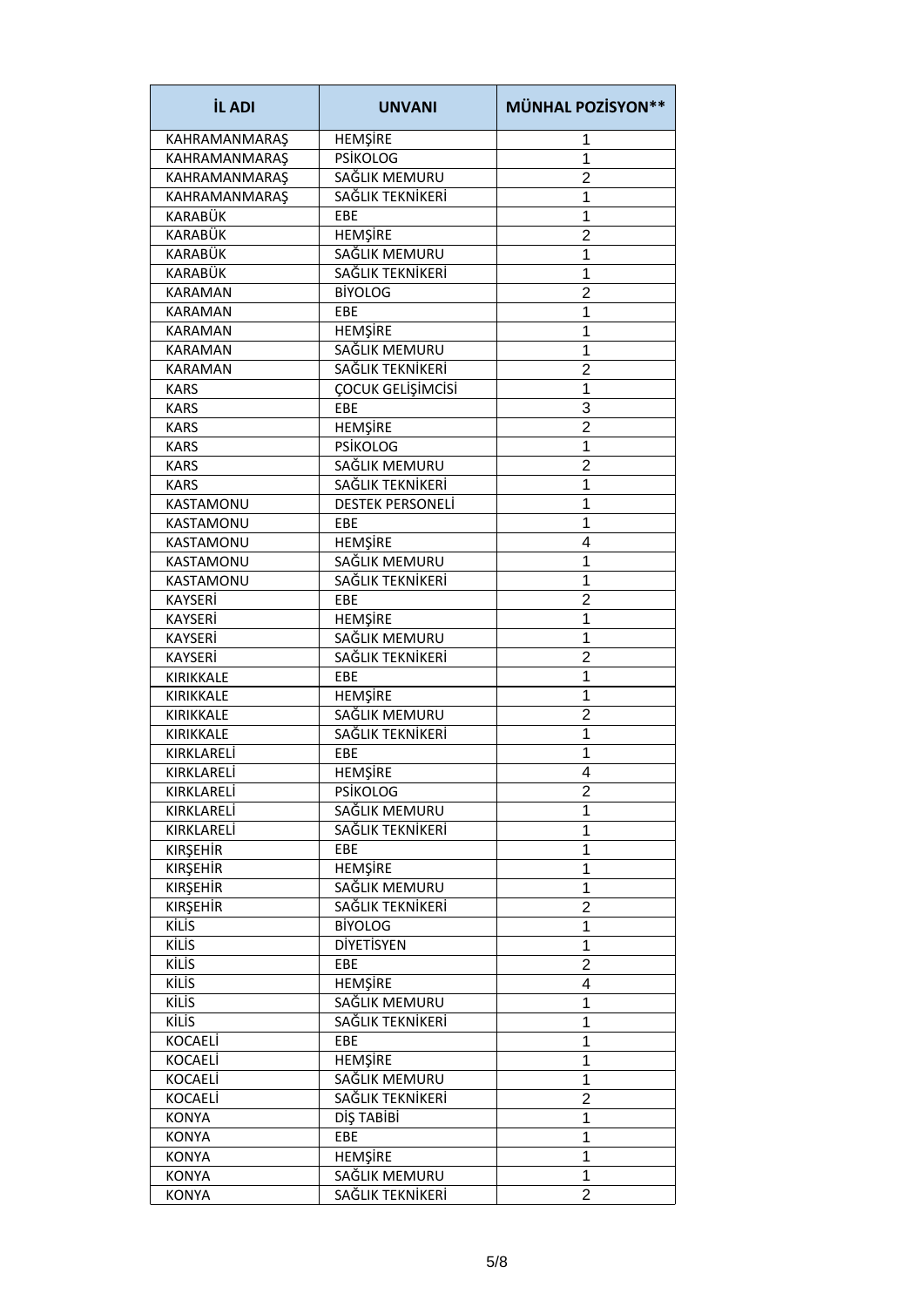| <b>İL ADI</b>   | <b>UNVANI</b>        | <b>MÜNHAL POZİSYON**</b> |
|-----------------|----------------------|--------------------------|
| <b>KÜTAHYA</b>  | <b>BİYOLOG</b>       | 1                        |
| KÜTAHYA         | <b>DİYETİSYEN</b>    | $\overline{2}$           |
| KÜTAHYA         | EBE                  | 1                        |
| KÜTAHYA         | <b>FİZYOTERAPİST</b> | 1                        |
| KÜTAHYA         | <b>HEMŞİRE</b>       | 15                       |
| KÜTAHYA         | <b>PSİKOLOG</b>      | 3                        |
| <b>KÜTAHYA</b>  | SAĞLIK MEMURU        | 1                        |
| <b>KÜTAHYA</b>  | SAĞLIK TEKNİKERİ     | $\overline{2}$           |
| <b>MALATYA</b>  | EBE                  | 1                        |
| <b>MALATYA</b>  | <b>HEMŞİRE</b>       | 2                        |
| <b>MALATYA</b>  | SAĞLIK MEMURU        | 1                        |
| <b>MALATYA</b>  | SAĞLIK TEKNİKERİ     | $\overline{2}$           |
| <b>MANİSA</b>   | EBE                  | 1                        |
| <b>MANISA</b>   | <b>FİZYOTERAPİST</b> | 1                        |
| <b>MANİSA</b>   | <b>HEMŞİRE</b>       | 1                        |
| <b>MANİSA</b>   | SAĞLIK MEMURU        | 1                        |
| <b>MANİSA</b>   | SAĞLIK TEKNİKERİ     | 3                        |
| <b>MARDIN</b>   | ÇOCUK GELİŞİMCİSİ    | 1                        |
| <b>MARDIN</b>   |                      | 1                        |
| <b>MARDIN</b>   | EBE                  | 1                        |
|                 | <b>HEMŞİRE</b>       |                          |
| <b>MARDIN</b>   | SAĞLIK MEMURU        | $\overline{2}$           |
| <b>MARDIN</b>   | SAĞLIK TEKNİKERİ     | 1                        |
| <b>MERSIN</b>   | EBE                  | 1                        |
| <b>MERSIN</b>   | <b>HEMŞİRE</b>       | 1                        |
| <b>MERSIN</b>   | SAĞLIK MEMURU        | 1                        |
| <b>MERSIN</b>   | SAĞLIK TEKNİKERİ     | 1                        |
| MUĞLA           | EBE                  | 1                        |
| MUĞLA           | HEMŞİRE              | 1                        |
| MUĞLA           | SAĞLIK MEMURU        | 1                        |
| MUĞLA           | SAĞLIK TEKNİKERİ     | 1                        |
| MUŞ             | EBE                  | 3                        |
| MUŞ             | HEMŞİRE              | 13                       |
| MUŞ             | SAĞLIK MEMURU        | $\overline{2}$           |
| <b>MUŞ</b>      | SAĞLIK TEKNİKERİ     | 3                        |
| NEVŞEHİR        | <b>BİYOLOG</b>       | 1                        |
| NEVŞEHİR        | DİYETİSYEN           | 1                        |
| <b>NEVSEHİR</b> | EBE                  | 1                        |
| NEVŞEHİR        | <b>HEMŞİRE</b>       | $\overline{\mathbf{c}}$  |
| NEVŞEHİR        | SAĞLIK MEMURU        | 1                        |
| NEVŞEHİR        | SAĞLIK TEKNİKERİ     | 1                        |
| NİĞDE           | <b>DİYETİSYEN</b>    | 1                        |
| NİĞDE           | EBE                  | 1                        |
| NİĞDE           | FİZYOTERAPİST        | $\overline{2}$           |
| NİĞDE           | <b>HEMŞİRE</b>       | $\overline{c}$           |
| NİĞDE           | SAĞLIK MEMURU        | 1                        |
| NİĞDE           | SAĞLIK TEKNİKERİ     | $\overline{2}$           |
| ORDU            | EBE                  | 1                        |
| ORDU            | <b>HEMŞİRE</b>       | 1                        |
| ORDU            | <b>PSİKOLOG</b>      | 1                        |
| ORDU            | SAĞLIK MEMURU        | $\overline{2}$           |
| ORDU            | SAĞLIK TEKNİKERİ     | 1                        |
| OSMANİYE        | EBE                  | 1                        |
| <b>OSMANİYE</b> | <b>HEMŞİRE</b>       | 1                        |
| <b>OSMANİYE</b> | SAĞLIK MEMURU        | 1                        |
| <b>OSMANİYE</b> | SAĞLIK TEKNİKERİ     | 1                        |
| RİZE            |                      |                          |
|                 | ÇOCUK GELİŞİMCİSİ    | 1                        |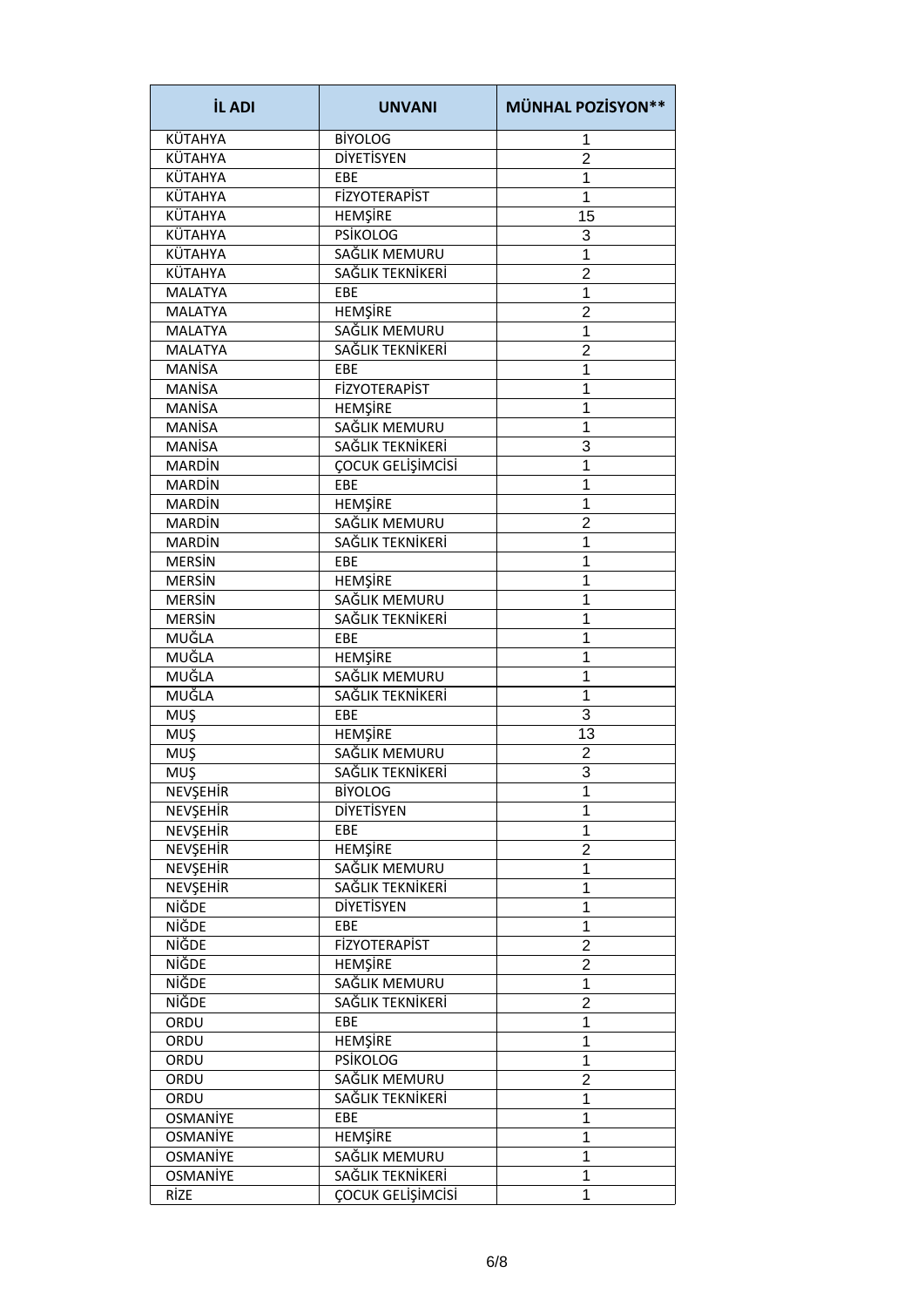| <b>İL ADI</b>           | <b>UNVANI</b>        | <b>MÜNHAL POZİSYON**</b> |
|-------------------------|----------------------|--------------------------|
| RİZE                    | EBE                  | 1                        |
| RİZE                    | <b>FİZYOTERAPİST</b> | $\overline{2}$           |
| RİZE                    | HEMŞİRE              | $\overline{c}$           |
| RİZE                    | SAĞLIK MEMURU        | $\overline{2}$           |
| RİZE                    | SAĞLIK TEKNİKERİ     | $\overline{2}$           |
| <b>SAKARYA</b>          | EBE                  | 1                        |
| <b>SAKARYA</b>          | <b>FİZYOTERAPİST</b> | 1                        |
| <b>SAKARYA</b>          | HEMŞİRE              | 5                        |
| <b>SAKARYA</b>          | SAĞLIK MEMURU        | 1                        |
| <b>SAKARYA</b>          | SAĞLIK TEKNİKERİ     | 1                        |
| SAMSUN                  | EBE                  | 1                        |
| SAMSUN                  | <b>FİZYOTERAPİST</b> | 1                        |
| SAMSUN                  | <b>HEMŞİRE</b>       | 1                        |
| <b>SAMSUN</b>           | SAĞLIK MEMURU        | 1                        |
| SAMSUN                  | SAĞLIK TEKNİKERİ     | 1                        |
|                         |                      | 1                        |
| <b>SIIRT</b>            | <b>BİYOLOG</b>       |                          |
| <b>SIIRT</b>            | EBE                  | 1                        |
| <b>SIIRT</b>            | <b>HEMSIRE</b>       | $\overline{2}$           |
| <b>SIIRT</b>            | SAĞLIK MEMURU        | 1                        |
| <b>SIIRT</b>            | SAĞLIK TEKNİKERİ     | $\overline{2}$           |
| SİNOP                   | <b>BİYOLOG</b>       | 1                        |
| SİNOP                   | EBE                  | 1                        |
| SİNOP                   | <b>HEMŞİRE</b>       | $\overline{2}$           |
| SİNOP                   | SAĞLIK MEMURU        | 1                        |
| SİNOP                   | SAĞLIK TEKNİKERİ     | $\overline{2}$           |
| <b>SİVAS</b>            | DİYETİSYEN           | 1                        |
| SİVAS                   | EBE                  | 1                        |
| SİVAS                   | HEMŞİRE              | 5                        |
| SİVAS                   | <b>PSİKOLOG</b>      | 1                        |
| SİVAS                   | SAĞLIK MEMURU        | 1                        |
| <b>SİVAS</b>            | SAĞLIK TEKNİKERİ     | $\overline{2}$           |
| SANLIURFA               | <b>BİYOLOG</b>       | 1                        |
| <b><i>ŞANLIURFA</i></b> | ÇOCUK GELİŞİMCİSİ    | 1                        |
| SANLIURFA               | <b>DİYETİSYEN</b>    | 1                        |
| ŞANLIURFA               | EBE                  | 1                        |
| SANLIURFA               | HEMŞİRE              | 11                       |
| SANLIURFA               | SAĞLIK MEMURU        | 1                        |
| <b><i>ŞANLIURFA</i></b> | SAĞLIK TEKNİKERİ     | 3                        |
| ŞIRNAK                  | EBE                  | $\overline{2}$           |
| <b>ŞIRNAK</b>           | HEMŞİRE              | 6                        |
| <b>ŞIRNAK</b>           | SAĞLIK MEMURU        | 1                        |
| <b>ŞIRNAK</b>           | SAĞLIK TEKNİKERİ     | 1                        |
| <b>TEKİRDAĞ</b>         | DESTEK PERSONELİ     | 1                        |
| <b>TEKİRDAĞ</b>         | EBE                  | 1                        |
| <b>TEKİRDAĞ</b>         | <b>HEMSIRE</b>       | $\overline{2}$           |
| <b>TEKİRDAĞ</b>         | <b>PSİKOLOG</b>      | 1                        |
| <b>TEKİRDAĞ</b>         | SAĞLIK MEMURU        | 1                        |
| <b>TEKİRDAĞ</b>         | SAĞLIK TEKNİKERİ     | 1                        |
| <b>TEKİRDAĞ</b>         | SOSYAL ÇALIŞMACI     | 1                        |
|                         |                      |                          |
| <b>TOKAT</b>            | EBE                  | 1                        |
| <b>TOKAT</b>            | HEMŞİRE              | 5                        |
| <b>TOKAT</b>            | <b>PSIKOLOG</b>      | 1                        |
| <b>TOKAT</b>            | SAĞLIK MEMURU        | 1                        |
| <b>TOKAT</b>            | SAĞLIK TEKNİKERİ     | 1                        |
| <b>TRABZON</b>          | EBE                  | 1                        |
| <b>TRABZON</b>          | <b>HEMŞİRE</b>       | $\overline{2}$           |